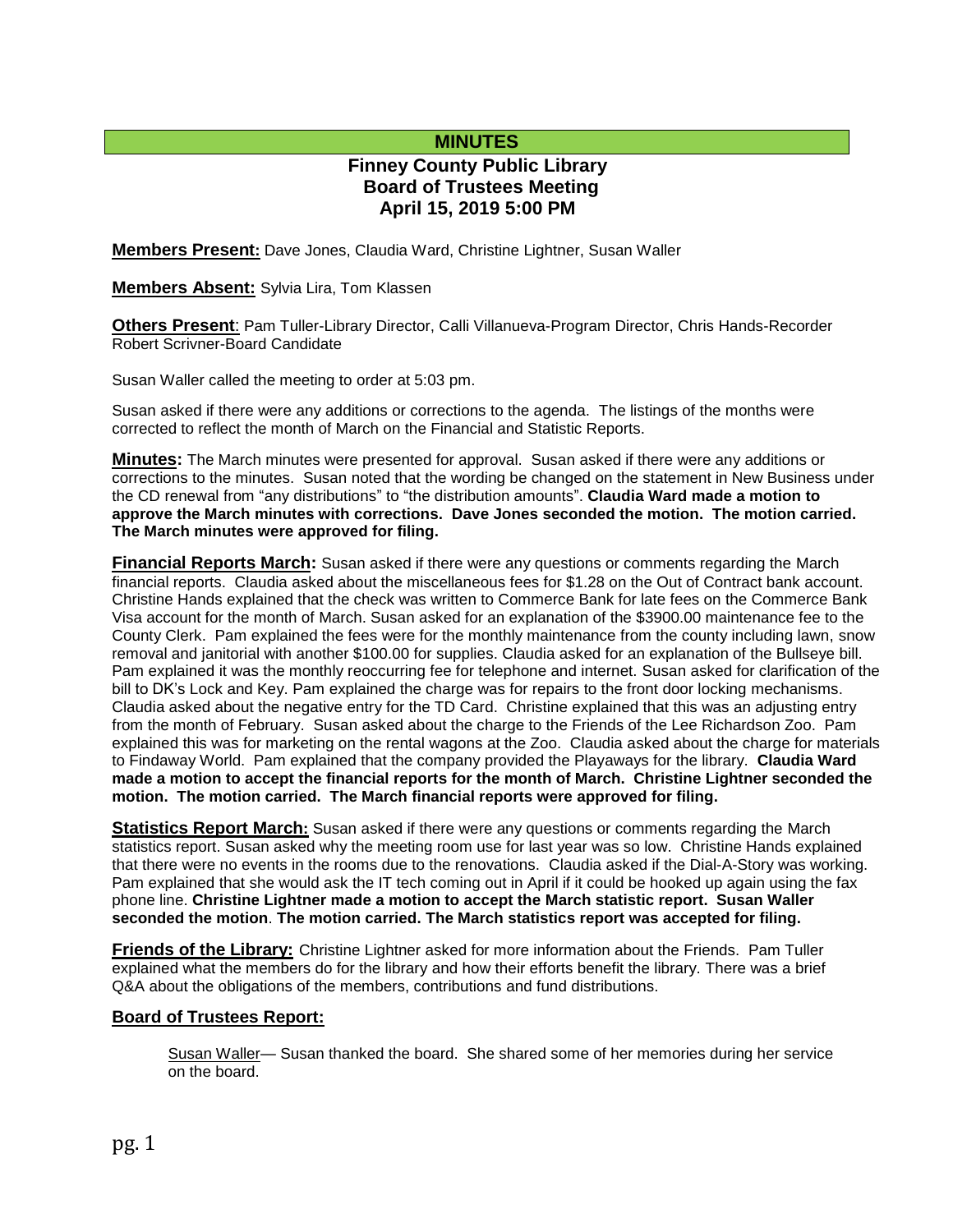Claudia Ward—Claudia thanked Susan for being on the board. Claudia said she and Pam went to the St. Catherine garage sale. She said that furniture items and file cabinets were purchased with donated funds from Pamela Tuller.

Christine Lightner—Christine asked why the summer reading projects were no longer entered in the Finney County Fair. Pam explained the process that was used in the past and noted that it hadn't been done for several years. The board discussed the logistical issues and possibilities for Fair participation. Pam suggested doing a story time at the fair. Christine commented on the minutes that are published on the website and suggested some of the commentary be listed as discussions.

Dave Jones—Dave reported that the County Commission approved Robert Scrivner to fill the vacancy for the board member position. He thanked Susan Waller for her service on the board. He shared briefly the process for the county budget approvals.

### **Library Report:** Pamela Tuller, Library Director

I attended the LS&S Leadership Summit in Austin, TX March  $3^{rd}$  –  $5^{th}$ . We were informed of the new LS&S Intranet we will be using, it is call OPAL. There will also be some changes to our Collection Development. All LS&S Libraries are moving to a more centralized collection development plan. Our library is already utilizing this service. We enjoy the flexibility it provides in ordering.

Currently, I am working on the following projects:

- Budget Request to the County Commissioners (Due April 26, 2019)
- Reviewing our reports to ensure efficiency and usefulness
- Reviewing our policies and other libraries policies for revisions starting in May, 2019
- Summer Reading Plans and Outreach Opportunities

#### **Staffing Report**

The library was fully staffed in March, 2019. We have 11 full-time staff, 3 part-time staff, and 2 paid volunteer through SER (Senior Employment Rehabilitation). On March 12, 2019, Karen Baird resigned due to health concerns; Eren took over these hours and is now a full time employee. Dan Nelson has joined us through SER. His position will be to help with shelving, reading (making sure books are in the correct order), and weeding.

**Training Report** – All staff attended a LS&S Webinar introducing OPAL, LS&S's new intranet.

#### **Partnerships Report**

Finney County United Way and Dolly Parton's Imagination Library Garden City High School Student Council's Shoe Drive (ending in April) Kansas Health Foundation has asked to partner with us for their Early Literacy Project. Kansas Reading Roadmap will highlight our efforts towards early Literacy in April.

#### **Programming Report**

Wee Readers held 13 storytimes and 439 people attended. The themes in March included "Travelin' Trains, Pirates, I am feeling, Snazzy Shoes, and Dog Tails. The children enjoyed walking the plank, eating cannon balls (cheese balls) and goldfish crackers, sharing about their feelings, reading Pete the Cat I Love My White Shoes, being visited by Sochi, a therapy dog, and eating Scooby-Doo graham cracker bone snacks.

Children's services saw 222 people for Spring Break Lego City and 102 people for the Spring Break Movie Madness. The Dream Big Storytime with William McPherson is going well. All participants seem to have a great time (including William). Calli was out sick and William conducted the storytime with little help from Pam and Cody.

Outreach to schools and local organizations are increasing quickly, as well as scheduled class tours. Literacy nights are going well and that is when we get the word out about what the library offers. There are many tours and outreach opportunities scheduled in late April and early May.

Teen/Tween services held Harry Potter Saturdays on March 2<sup>nd</sup> by showing both Parts of The Deathly Hallows.

TALC (Teen Advisory Library Council) is interested in meeting the Board sometime after Summer Reading.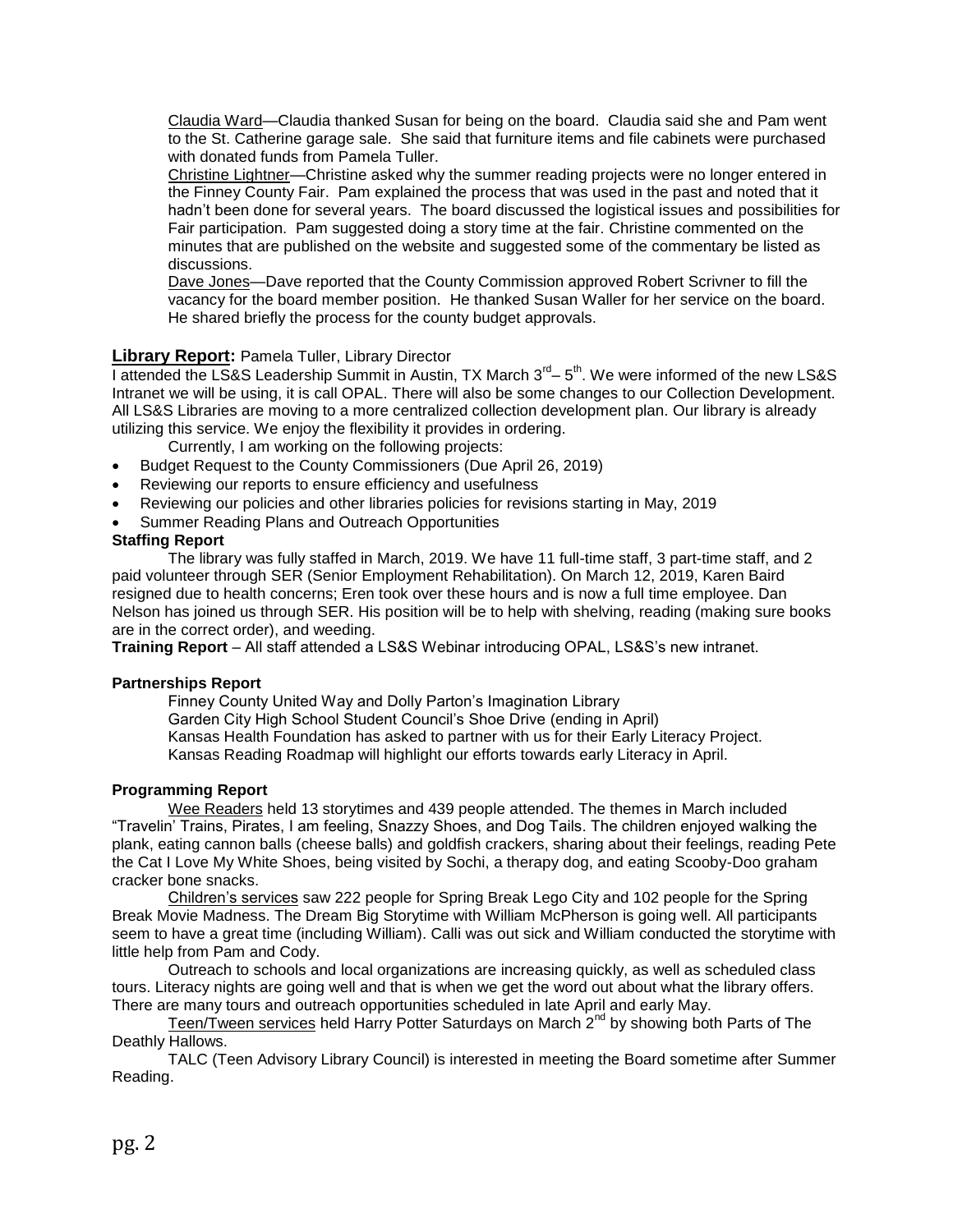Lexie will be induced April  $12<sup>th</sup>$  and has been making plans to ensure that all of her responsibilities and programs are covered.

Adult services - Numbers are steadily increasing for Adult Programming. Cod had over 12 attendees for his yoga class at Adulting 101. Word about conversation circles has gotten around and we are expecting to see numbers rise. Computer classes have a steady attendance with new questions being asked each class. The numbers for Club Read have increased and now have two different service agencies attending. They will be starting a new book in April.

### **Miscellaneous Information**

Planning for Summer Reading is well on its way and the SRP Calendar will be available for distribution on April 24<sup>th</sup>. This year's theme is Space (A Universe of Stories) to celebrate the 50<sup>th</sup> Anniversary of the First Man on the Moon.

### **Coming up Next Month (April)**

Earth Day – Party for the Planet at Lee Richardson Zoo –  $3^{rd}$  and  $4^{th}$  grades from areas schools April 24<sup>th</sup>-- Kansas Reading Roadmap will be doing a "tour" of Garden City early literacy bright spots – three community partners will be recognized for their efforts to promote early literacy and support families – Tyson Foods, Inc., Garden City Public Schools, and the Finney County Public Library. In Garden City and other rural communities, early literacy is critical to improve the well-being and success of children and families. Garden City business, community organizations and school all work in tandem to support its families. This day will honor and bring attention to these efforts, while also focusing attention on unmet needs and solutions for addressing them. Board members are encouraged to attend if possible. Programming –

Harry Potter Saturdays – April 6<sup>th</sup> – Fantastic Beasts and Where to Find Them and Fantastic Beasts and the Crimes of Grindlewald.

Adult Programming will be taking a break in April during Cody's Vacation (April 6-15).

Pam shared the details of the upcoming Earth Day event. She noted that Lexie Ortega, the Teen Program coordinator, had given birth to a baby boy. Pam asked if there were any questions. There was a brief discussion regarding the Early Literacy Project. She gave the board an update on the Summer Lunch Program being expanded to include meals being served Monday-Saturday. She also shared the Summer Reading Calendar and highlighted some of the special events being held this year.

#### **Correspondence:**

Christine Hands presented the WKCF distribution notice for the Patsy Ruddick Memorial Fund letter with a grant allocation check and a grant allocation check from the Helen Oswalt Fund.

## **Old Business:**

.

- Treasurer Bond—Pam presented an estimate from Keller Leopold for \$300.00 per year for the bonding. She noted she made a request for bonding to the County Commissioners. Dave Jones reported that the county approved payment from the general fund for the expenditure. He said to proceed with the bonding following the election of officers in May and send the bill to Randy at the County office for payment.
- CD Renewal—Claudia made a suggestion that the funds from the distributions and the CD be used to improve the stage area and add additional shade in the Nature Explore Classroom. There was a brief discussion with a request to get bids for the project and consider replacing the stage after summer reading. **Claudia Ward made a motion to cash in the Ruddick Oswalt CD for \$9294.88 and combine the funds with Ruddick-\$1974.00 and Oswalt-\$430.00 distributions to be set aside for the Nature Explore deck upgrades. Susan Waller Seconded the motion. The motion carried.** The Board suggested that there be a memorial plaque put in place noting the contributions.

#### **New Business:**